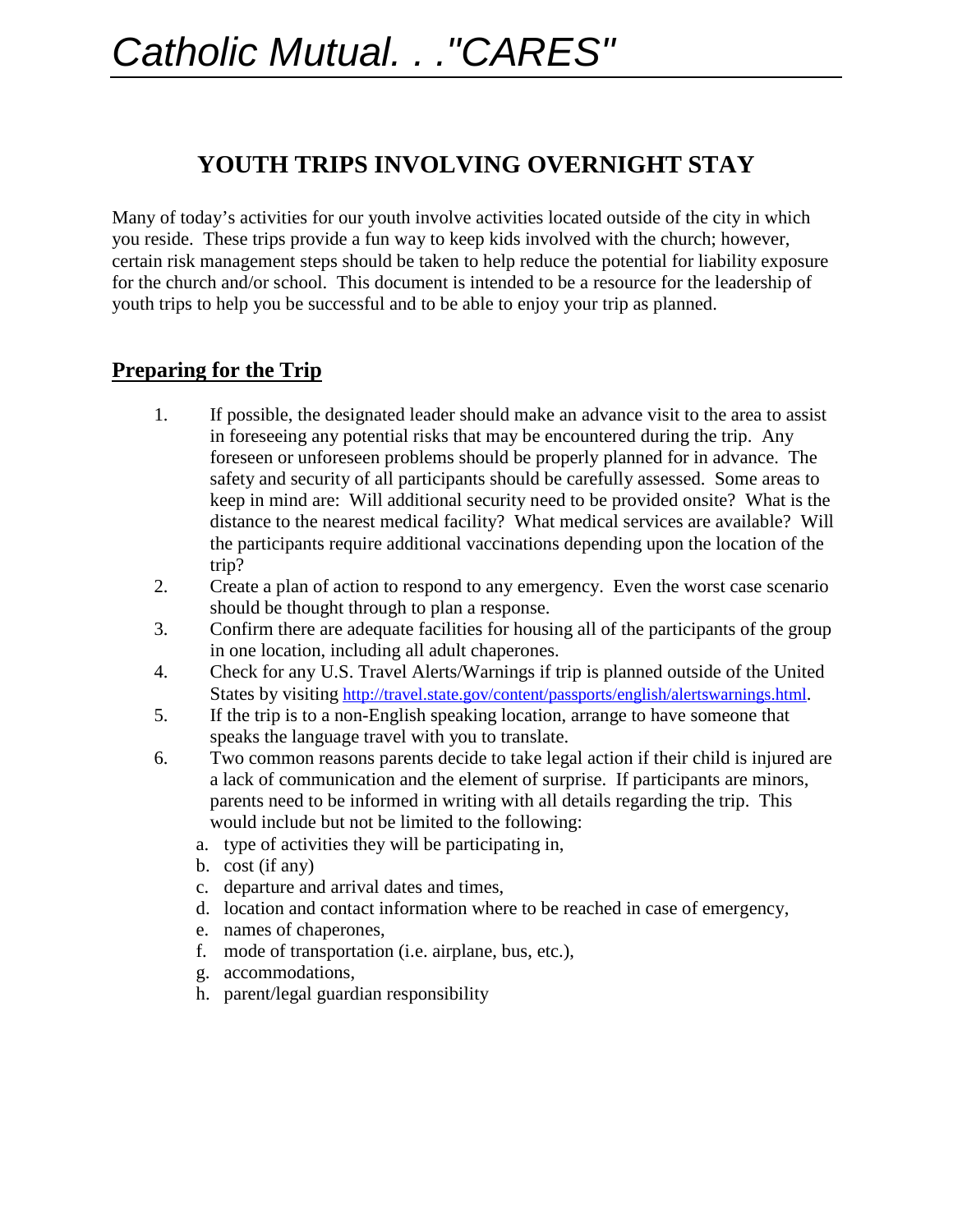- 7. A waiver of all claims against the (Arch) Diocese and/or the parish for injury, accident, illness, or death occurring during or by reason of the activity should be obtained from the parents/guardians of each participant under the age of 18. Your diocese may have an approved Parental Permission/Indemnity Agreement or the attached sample can be used. It is important to ensure this form also includes a medical release and health information on the minor participant.
- 8. All individuals 18 and older also need to complete a waiver of all claims which includes a medical release portion. A sample form is attached.
- 9. All adult chaperones must follow (Arch) Diocesan requirements to comply with the *Bishop's Charter for the Protection of Children and Young People.* This would include having a criminal background check conducted and attending Safe Environment training prior to the trip.
- 10. Determine if any additional insurance coverage will need to be obtained. If this trip will take place outside of the United States, all participants should check with their healthcare provider to ensure their coverage will follow them. If coverage would not apply, arrangements should be made to acquire adequate health insurance coverage for the trip.
- 11. Arrange a meeting with all participants and parents/legal guardians (if participant is a minor) to fully explain all details of the trip clearly and specifically as well as answer any questions they may have. Written behavior standards should be distributed to each participant requiring signatures to indicate they have read and understand what is expected of them. It should be mandatory that at least one parent/guardian attend this meeting with the participant.
- 12. Chaperones should be given a copy of the Chaperone Guidelines. (attached)
- 13. Participants should be reminded to bring along any prescription medications or other health items regularly used such as allergy medications or contact solutions. See additional information regarding Medications below.

## **During the Trip**

- 1. Proper supervision must be provided at all times. What is considered "proper" could vary according to the age of participants and the type of activity. The greater ratio of supervision, the better.
- 2. Participants should be divided into smaller groups with a designated adult leader. A binder with medical release forms and emergency contact names/numbers for each individual should be carried by the designated group leader at all times in case an injury occurs.
- 3. If the trip is located outside the U.S., participants should dress appropriately and according to the customs and dress standards of the country in which you are visiting.
- 4. Be aware of the conditions of local tap water. Boiled or bottled water as well as bottled or canned beverages are safest. Select foods carefully and avoid raw foods that can't be peeled or boiled.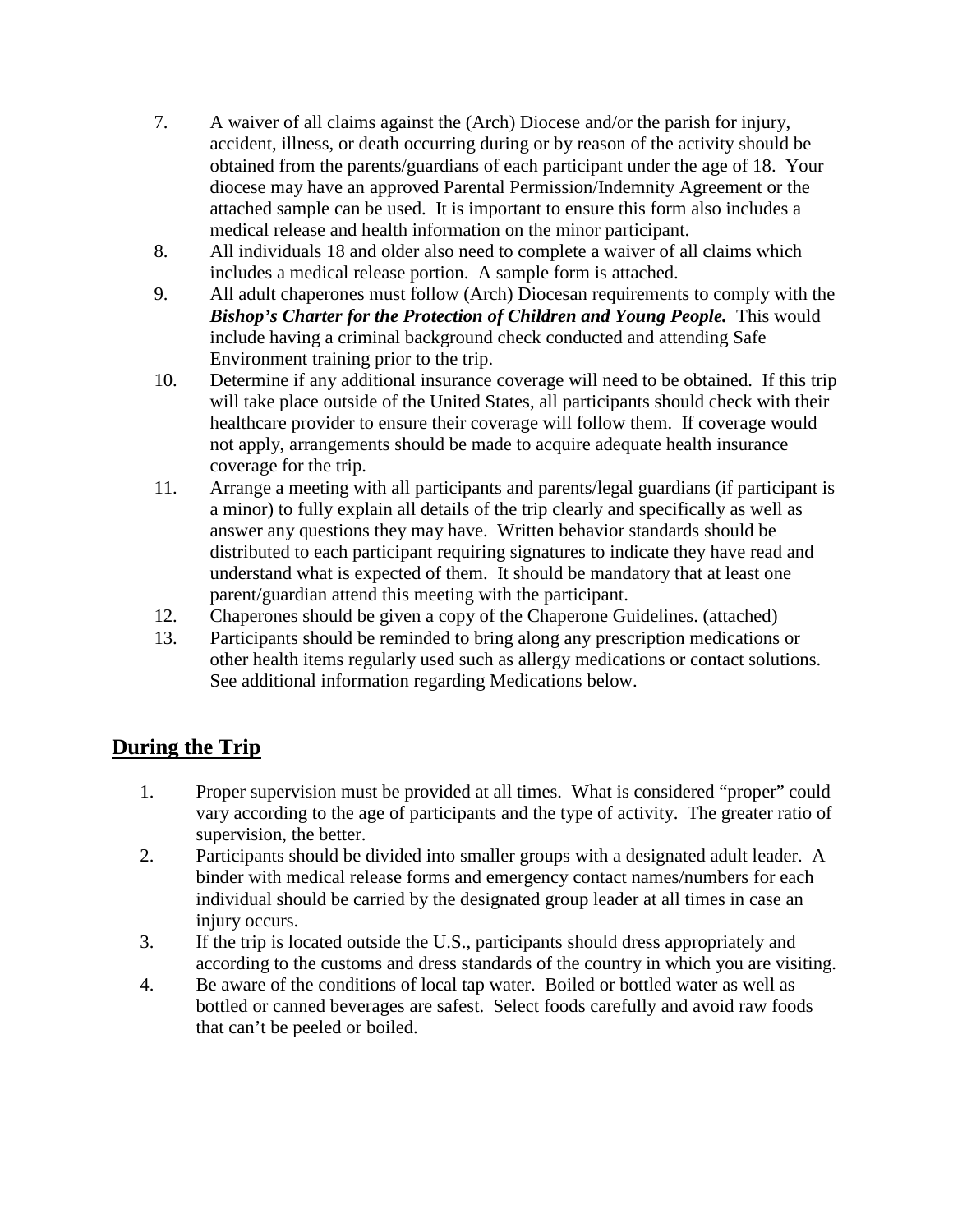## **Transportation**

Commercial carrier or contracted transportation is the most desirable method to be used and whenever possible, this mode of transportation should be provided. The use of private passenger vehicles is discouraged and should be avoided if at all possible. If commercial carriers are used (i.e. commercial airlines, trains, or buses), no further information is required. However, if transportation is contracted, signed contracts should be executed with an appropriate hold harmless agreement protecting the parish/school and the (Arch) Diocese. Also, contracted carriers should provide proof of insurance with minimum limits of liability of \$2,000,000 CSL (Combined Single Limit).

#### **DO NOT ALLOW 11-15 PASSENGER VANS TO BE USED FOR TRANSPORTATION.**

If a vehicle will be leased, rented, or borrowed to transport participants, appropriate insurance should be obtained. Coverage can be purchased through the rental company or your local agent. If auto coverage is provided through Catholic Mutual, contact should be made with your Member Services Representative. **COVERAGE CANNOT BE AUTOMATICALLY ASSUMED FOR LEASED, RENTED, OR BORROWED VEHICLES.**

If a private passenger vehicle must be used, then the following information must be supplied and this information must be certified by the driver in question.

- 1. The driver must be 21 years of age or older.
- 2. The driver must have a valid, non-probationary driver's license and no physical disability that could in any way impair his/her ability to drive the vehicle safely.
- 3. The vehicle must have a valid and current registration and license plates.
- 4. The vehicle must be insured for the following minimum limits:
	- \$100,000 per person/\$300,000 per occurrence.

The attached Driver Information Sheet for each driver must be obtained prior to the trip. Each driver and/or chaperon should be given a copy of the approved itinerary including the route to be followed and a summary of responsibilities.

With the exception of commercial or contracted transportation, the daily maximum miles driven should not exceed 500 miles per vehicle. Also, the maximum number of consecutive miles driven should not exceed 250 miles per driver without at least a 30 minute break.

#### **Medications**

Self-medication by children is not recommended while on any church/school sponsored activity. It is recommended that one of the chaperones on the trip be in charge and custody of all medications (prescription and over-the-counter) for all children on the trip. This responsibility is detail-oriented and extremely important. While these procedures were designed for schools, we recommend you apply these steps and controls to your trip. Parents need to provide a complete list of medications taken by their child. This should include the prescription number (if applicable), quantity received, drug strength, expiration date and dosage schedule. For over-the-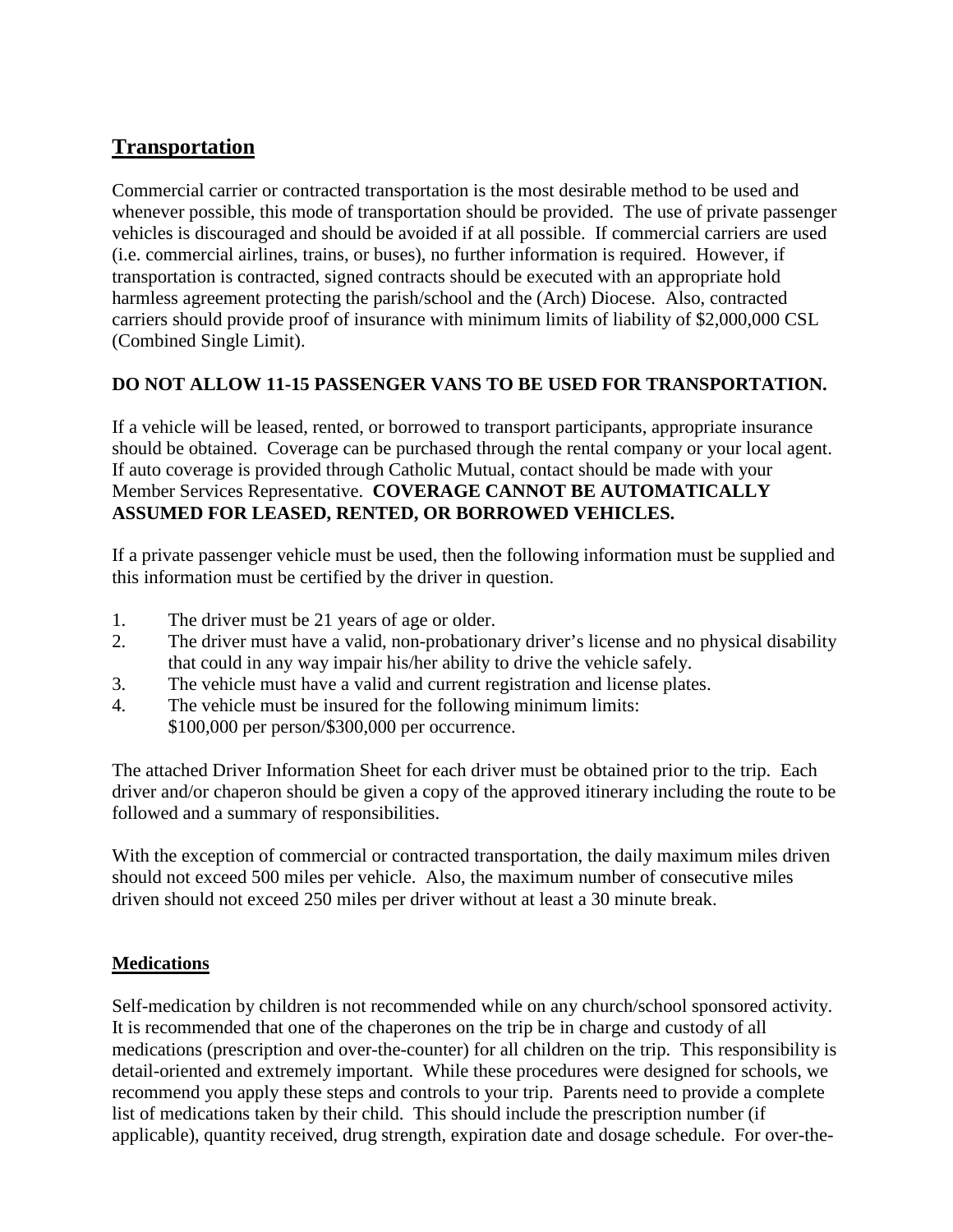counter medications, they should provide the name of medication, quantity received, drug strength (e.g. 250 mg), expiration date, and dosage. A log should be kept for dispensing the medication including the date, time and signature as the medication(s) are administered, starting with the number of pills received

**Note: We do not recommend you administer shots of any kind**. Children needing this type of medication (e.g. insulin) are fully trained in this process and you are only to observe their administration of the shot to be sure the medication has been delivered.

If you have a child who is allergic to bee stings or suffer from peanut or other food allergies, we recommend you have an epinephrine stick on hand at all times on the trip. Be sure that all chaperones have been trained on how to use this device and are comfortable with its use. In the case of a severe allergic reaction, seconds are very important to successful treatment.

#### **Incident Report Form**

This form should be filled out completely as soon as possible after any accident/injury occurs. It is best to complete this form while all of the details, including conditions and witnesses are still fresh in your minds.

(Rev. 3/10)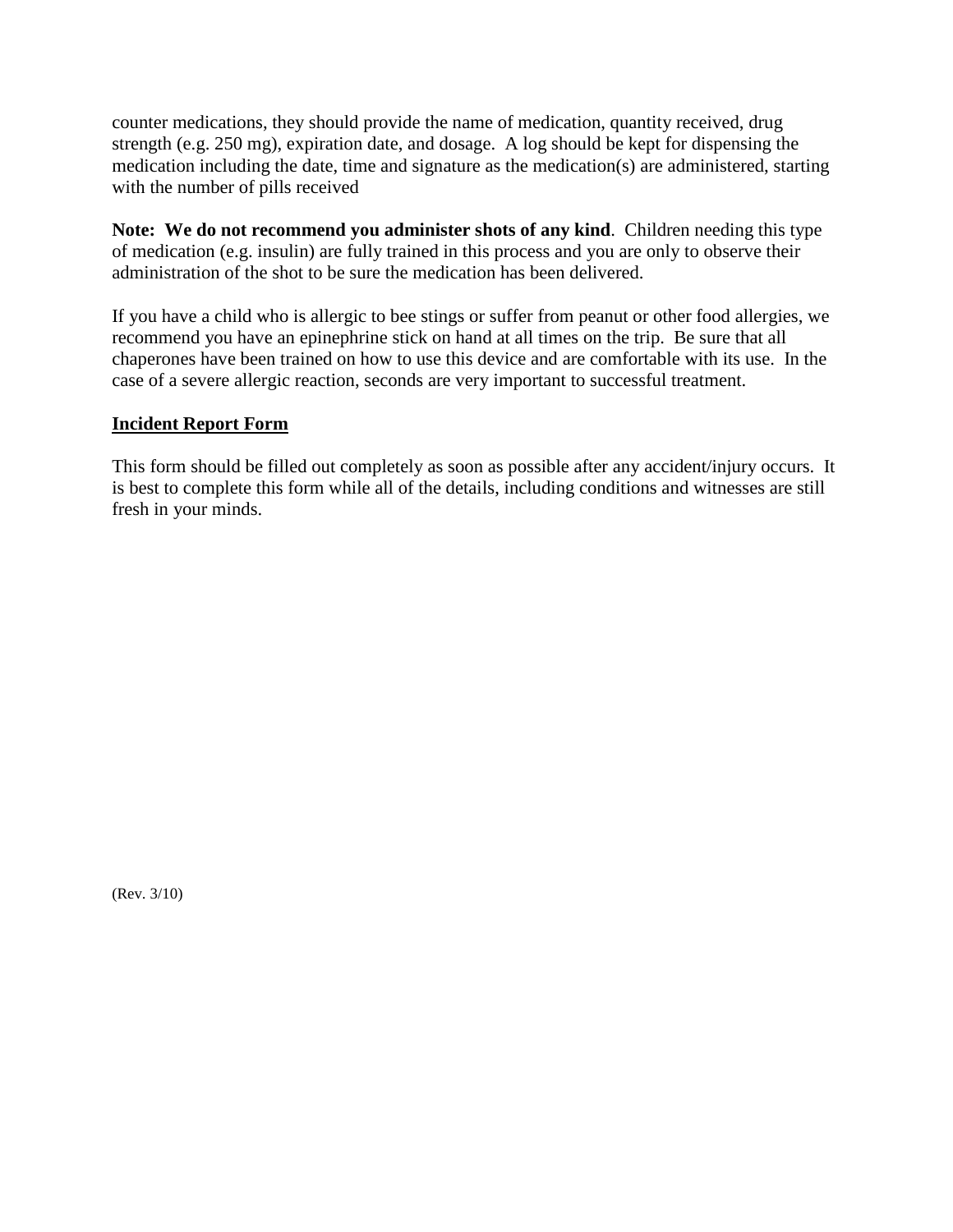## *PARENTAL/GUARDIAN CONSENT FORM AND LIABILITY WAIVER*

| Parent/Guardian's name:                                                                             |              |
|-----------------------------------------------------------------------------------------------------|--------------|
|                                                                                                     |              |
|                                                                                                     |              |
|                                                                                                     |              |
| Parent or guardian's name                                                                           | Child's name |
| to participate in this parish event that requires transportation to a location away from the parish |              |
| site. This activity will take place under the guidance and direction of parish employees and/or     |              |
|                                                                                                     |              |
| Name of parish                                                                                      |              |
| A brief description of the activity follows:                                                        |              |
|                                                                                                     |              |
|                                                                                                     |              |
|                                                                                                     |              |
|                                                                                                     |              |
|                                                                                                     |              |
|                                                                                                     |              |
|                                                                                                     |              |
| As parent and/or legal guardian, I remain legally responsible for any personal actions taken by     |              |

the above named minor ("participant").

I agree on behalf of myself, my child named herein, or our heirs, successors, and assigns, to hold harmless and defend \_\_\_\_\_\_\_\_\_\_\_\_\_\_\_\_\_\_\_\_\_\_\_\_\_\_\_\_\_\_\_\_, its officers, directors, employees Name of Parish and agents, and the Arch/Diocese of \_\_\_\_\_\_\_\_\_\_\_\_\_\_, its employees and agents, chaperons, or representatives associated with the event, from any claim arising from or in connection with my

child attending the event or in connection with any illness or injury (including death) or cost of medical treatment in connection therewith, and I agree to compensate the parish, its officers, directors and agents, and the Arch/Diocese of \_\_\_\_\_\_\_\_\_\_\_\_\_\_, its employees and agents and chaperons, or representative associated with the event for reasonable attorney's fees and expenses which may incur in any action brought against them as a result of such injury or damage, unless such claim arises from the negligence of the parish/diocese.

Signature:  $\Box$ 

**MEDICAL MATTERS:** I hereby warrant that to the best of my knowledge, my child is in good health, and I assume all responsibility for the health of my child. (Of the following statements pertaining to medical matters, sign only those that are applicable.)

*Emergency Medical Treatment:* In the event of an emergency, I hereby give permission to transport my child to a hospital for emergency medical or surgical treatment. I wish to be advised prior to any further treatment by the hospital or doctor. In the event of an emergency, if you are unable to reach me at the above numbers, contact: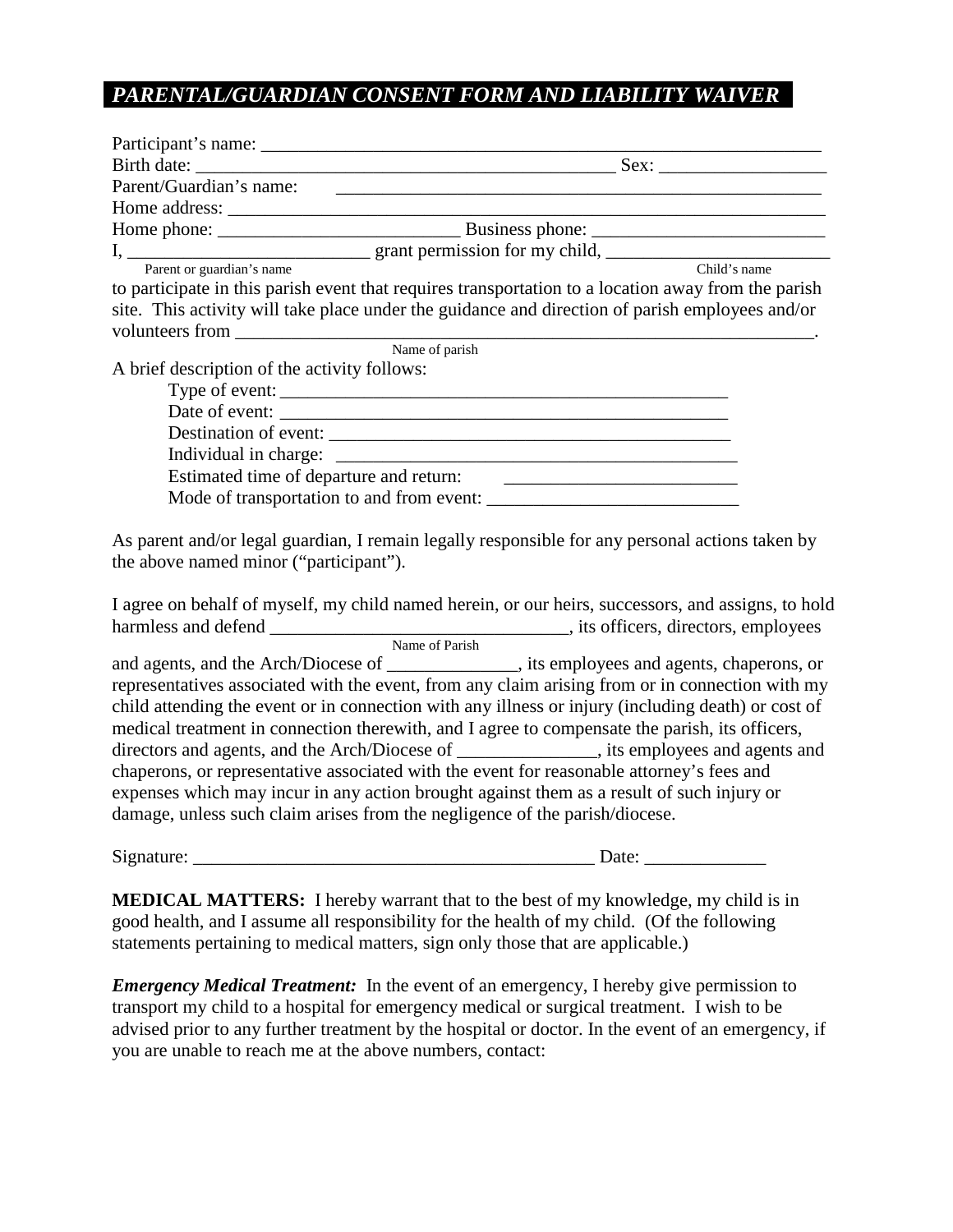|            |  | Phone:                                                                                              |  |
|------------|--|-----------------------------------------------------------------------------------------------------|--|
|            |  | Policy #: $\qquad \qquad$                                                                           |  |
| Signature: |  | Date:                                                                                               |  |
|            |  | <b>Other Medical Treatment:</b> In the event it comes to the attention of the parish, its officers, |  |

directors and agents, and the Arch/Diocese of chaperons, or representatives associated with the activity, that my child becomes ill with symptoms such as headache, vomiting, sore throat, fever, diarrhea, I want to be called collect (with phone charges reversed to myself).

Signature: \_\_\_\_\_\_\_\_\_\_\_\_\_\_\_\_\_\_\_\_\_\_\_\_\_\_\_\_\_\_\_\_\_\_\_\_\_\_\_\_\_\_\_\_ Date: \_\_\_\_\_\_\_\_\_\_\_\_

*Medications:* My child is taking medication at present. My child will bring all such medications necessary, and such medications will be well-labeled. Names of medications and concise directions for seeing that the child takes such medications, including dosage and frequency of dosage, are as follows:

\_\_\_\_\_\_\_\_\_\_\_\_\_\_\_\_\_\_\_\_\_\_\_\_\_\_\_\_\_\_\_\_\_\_\_\_\_\_\_\_\_\_\_\_\_\_\_\_\_\_\_\_\_\_\_\_\_\_\_\_\_\_\_\_\_\_\_\_\_\_\_\_\_\_\_\_\_\_ \_\_\_\_\_\_\_\_\_\_\_\_\_\_\_\_\_\_\_\_\_\_\_\_\_\_\_\_\_\_\_\_\_\_\_\_\_\_\_\_\_\_\_\_\_\_\_\_\_\_\_\_\_\_\_\_\_\_\_\_\_\_\_\_\_\_\_\_\_\_\_\_\_\_\_\_\_\_

Signature:  $\Box$ 

No medication of any type, whether prescription or non-prescription, may be administered to my child unless the situation is life-threatening and emergency treatment is required.

Signature: \_\_\_\_\_\_\_\_\_\_\_\_\_\_\_\_\_\_\_\_\_\_\_\_\_\_\_\_\_\_\_\_\_\_\_\_\_\_\_\_\_\_\_\_\_Date: \_\_\_\_\_\_\_\_\_\_\_

I hereby grant permission for non-prescription medication (i.e. non-aspirin products such as acetaminophen or ibuprofen, throat lozenges, cough syrup) to be given to my child, if deemed appropriate.

Signature:  $\Box$ 

*Specific Medical Information:* The parish will take reasonable care to see that the following information will be held in confidence.

Allergic reactions (medications, foods, plants, insects, etc.): Immunizations: Date of last tetanus/diphtheria immunization: \_\_\_\_\_\_\_\_\_\_\_\_\_\_\_\_\_\_\_\_\_\_ Does child have a medically prescribed diet? \_\_\_\_\_\_\_\_\_\_\_\_\_\_\_\_\_\_\_\_\_\_\_\_\_\_\_\_\_\_\_\_\_\_\_\_ Any physical limitations?

Is child subject to chronic homesickness, emotional reactions to new situations, sleepwalking, bedwetting, fainting? \_\_\_\_\_\_\_\_\_\_\_\_\_\_\_\_\_\_\_\_\_\_\_\_\_\_\_\_\_\_\_\_\_\_\_\_\_\_\_\_\_\_\_\_\_\_\_\_\_\_\_\_\_\_\_\_

Has child recently been exposed to contagious disease or conditions, such as mumps, measles, chicken pox, etc.? If so, list date and disease or condition:

\_\_\_\_\_\_\_\_\_\_\_\_\_\_\_\_\_\_\_\_\_\_\_\_\_\_\_\_\_\_\_\_\_\_\_\_\_\_\_\_\_\_\_\_\_\_\_\_\_\_\_\_\_\_\_\_\_\_\_\_\_\_\_\_\_\_\_\_\_\_\_\_\_\_

\_\_\_\_\_\_\_\_\_\_\_\_\_\_\_\_\_\_\_\_\_\_\_\_\_\_\_\_\_\_\_\_\_\_\_\_\_\_\_\_\_\_\_\_\_\_\_\_\_\_\_\_\_\_\_\_\_\_\_\_\_\_\_\_\_\_\_\_\_\_\_\_\_\_

You should be aware of these special medical conditions of my child: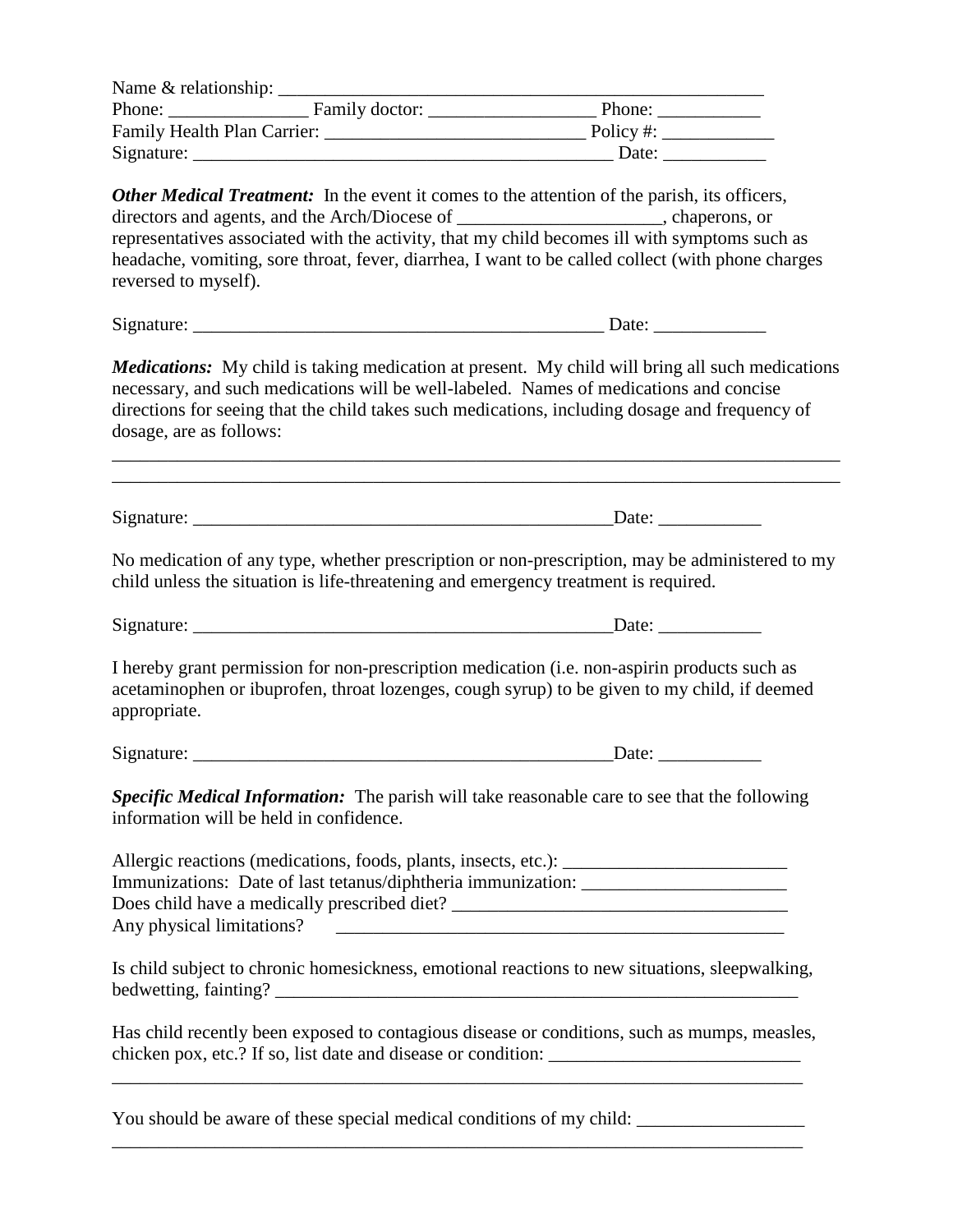## *ADULT LIABILITY WAIVER*

Each adult participant, including group leaders and chaperons, must sign this form.

## **RELEASE OF LIABILITY/MEDICAL RELEASE**

I, \_\_\_\_\_\_\_\_\_\_\_\_\_\_\_\_\_\_\_\_\_\_\_\_\_\_\_, agree on behalf of myself, my heirs, assigns, **Full Name** 

executors, and personal representatives, to hold harmless and defend

Parish/School (Arch) Diocese (Arch) Diocese

directors, agents, employees, or representatives from any and all liability for illness, injury or death arising from or in connection with my participation in the trip.

In the event that I should require medical treatment and I am not able to communicate my desires to attending physicians or other medical personnel, I give permission for the necessary emergency treatment to be administered. Please advise the doctors that I have the following allergies: \_\_\_\_\_\_\_\_\_\_\_\_\_\_\_\_\_\_\_\_\_\_\_\_\_\_\_\_\_\_\_\_\_\_\_\_\_\_\_\_\_\_\_\_\_

\_\_\_\_\_\_\_\_\_\_\_\_\_\_\_\_\_\_\_\_\_\_\_\_\_\_\_\_\_\_\_\_\_\_\_\_\_\_\_\_\_\_\_\_\_\_\_\_\_\_\_\_\_\_\_\_\_\_\_\_\_\_\_\_\_\_\_\_

In case of an emergency and for permission for treatment beyond emergency procedures, please contact:

| Name:                            |                          |  |
|----------------------------------|--------------------------|--|
| Relationship to me:              |                          |  |
| Daytime Phone:                   | Night time phone:        |  |
| <b>Health Insurance Carrier:</b> |                          |  |
| Insurance ID Number:             | Insurance Policy Number: |  |

\_\_\_\_\_\_\_\_\_\_\_\_\_\_\_\_\_\_\_\_\_\_\_\_\_\_\_\_\_\_\_ \_\_\_\_\_\_\_\_\_\_\_\_\_\_\_\_\_\_\_\_\_\_\_\_\_\_\_ Signature Date

\_\_\_\_\_\_\_\_\_\_\_\_\_\_\_\_\_\_\_\_\_\_\_\_\_\_\_\_\_\_\_ Print name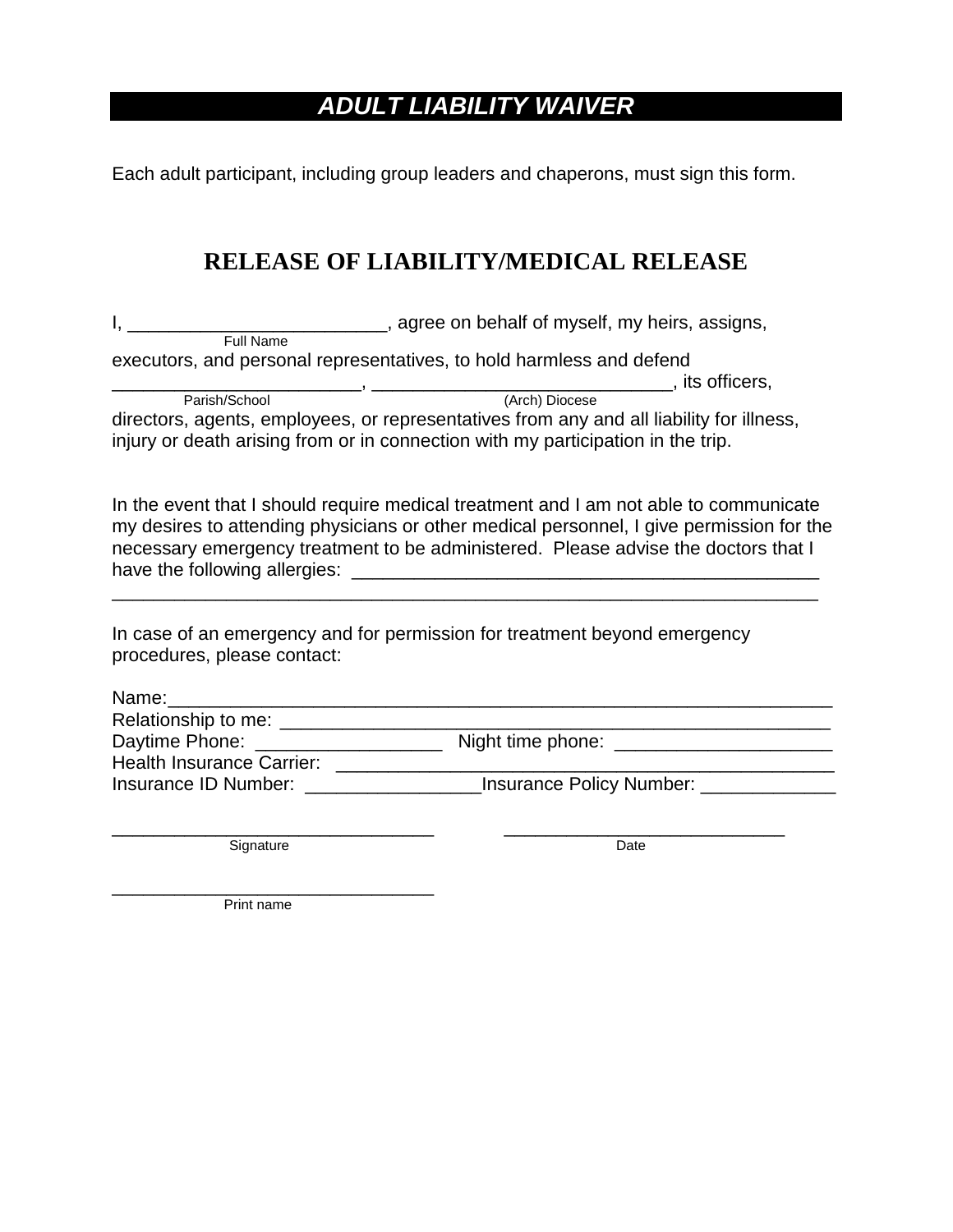#### **INCIDENT INVESTIGATION REPORT FOR INJURIES**

| Complete this report for all incidents/injuries. (Also, complete this report for near-miss incidents/injuries). This report is for information only.<br>All claims should be reported immediately to Catholic Mutual Group at (800) 228-6108. Please read each question carefully and answer all<br>questions as completely as you can. Please do not leave any blanks, unless the question does not apply. |      |                  |                      |           |  |
|-------------------------------------------------------------------------------------------------------------------------------------------------------------------------------------------------------------------------------------------------------------------------------------------------------------------------------------------------------------------------------------------------------------|------|------------------|----------------------|-----------|--|
|                                                                                                                                                                                                                                                                                                                                                                                                             |      |                  | Phone:               |           |  |
| Complete address:                                                                                                                                                                                                                                                                                                                                                                                           |      |                  |                      |           |  |
| Names of Witnesses and their complete addresses and phone numbers:                                                                                                                                                                                                                                                                                                                                          |      |                  |                      |           |  |
| Describe the Incident: (State what the individual was doing and all circumstances leading up to the incident. Try to<br>reconstruct the chain of events leading up to the incident/injury. Be specific.)                                                                                                                                                                                                    |      |                  |                      |           |  |
| Who was involved?                                                                                                                                                                                                                                                                                                                                                                                           |      |                  |                      |           |  |
| What took place?                                                                                                                                                                                                                                                                                                                                                                                            |      |                  |                      |           |  |
| When did it occur?                                                                                                                                                                                                                                                                                                                                                                                          | Date | Hour of incident | AM                   | <b>PM</b> |  |
| Where did it happen?                                                                                                                                                                                                                                                                                                                                                                                        |      |                  |                      |           |  |
| Why did it happen?                                                                                                                                                                                                                                                                                                                                                                                          |      |                  |                      |           |  |
| How did it happen?                                                                                                                                                                                                                                                                                                                                                                                          |      |                  |                      |           |  |
| <b>Corrective Action:</b>                                                                                                                                                                                                                                                                                                                                                                                   |      |                  |                      |           |  |
| 1. In your opinion, was this incident preventable?                                                                                                                                                                                                                                                                                                                                                          |      | Yes              | No.                  |           |  |
| 2. If yes, state why.                                                                                                                                                                                                                                                                                                                                                                                       |      |                  |                      |           |  |
| 3. What action have you taken or do you propose taking to prevent a similar incident from taking place?                                                                                                                                                                                                                                                                                                     |      |                  |                      |           |  |
| <b>Training:</b>                                                                                                                                                                                                                                                                                                                                                                                            |      |                  |                      |           |  |
| Have you provided any training to prevent this incident? If not, describe training to be conducted.                                                                                                                                                                                                                                                                                                         |      |                  |                      |           |  |
| Incident Investigation conducted by:                                                                                                                                                                                                                                                                                                                                                                        |      |                  |                      |           |  |
| Signature of individual in charge                                                                                                                                                                                                                                                                                                                                                                           |      |                  | Date report prepared |           |  |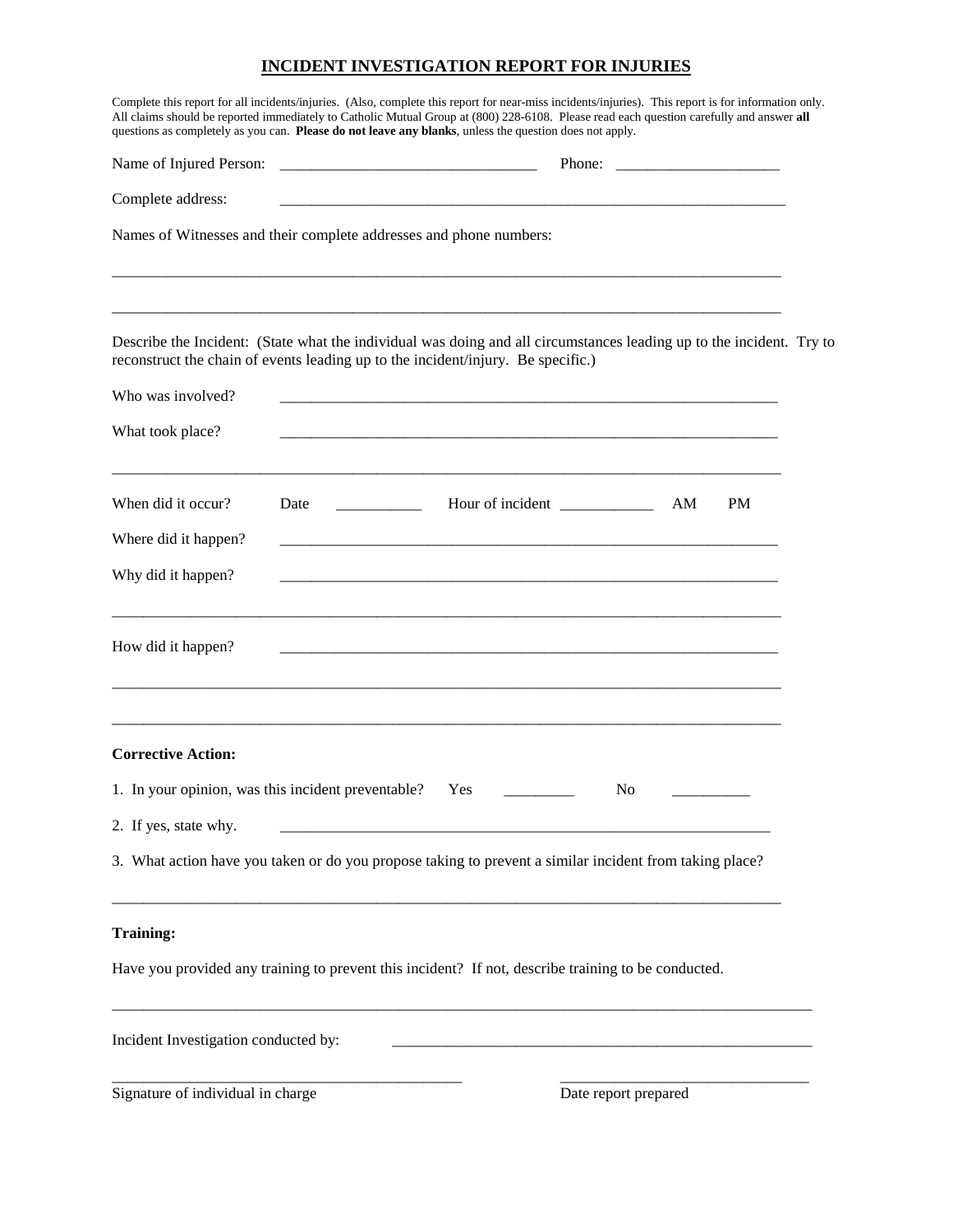## DRIVER INFORMATION SHEET

| Name    | Date of Birth      |  |
|---------|--------------------|--|
| Address | Driver's License # |  |
|         | Date of Expiration |  |
| Phone # |                    |  |

### *Vehicle That Will Be Used*

| Name of Owner                       | Model of Vehicle   |  |
|-------------------------------------|--------------------|--|
| <b>Address of Owner</b>             | Make of Vehicle    |  |
|                                     | Year of Vehicle    |  |
| License Plate #                     | Date of Expiration |  |
| <b>Registration Expiration Date</b> |                    |  |

If more than one vehicle is to be used, the aforementioned information must be provided for each vehicle.

#### *Insurance Information*

When using a privately-owned vehicle, the insurance coverage is the limit of the insurance policy covering that specific vehicle.

Insurance Company\_\_\_\_\_\_\_\_\_\_\_\_\_\_\_\_ Policy # \_\_\_\_\_\_\_\_\_\_\_\_\_\_\_\_\_\_\_\_\_

Date of Policy Expiration **Date of Policy** Expiration **Liability Limits of Policy**\* (**\****Please note: The minimal, acceptable liability limit for privately-owned vehicles is \$100,000/\$300,000)*

**In order to provide for the safety of our students or other members of the parish and those we serve, we must ask each volunteer driver to list all accidents or moving violations they have had in the past five years:**

**Please be aware that as a volunteer driver, your insurance is primary. There is a policy that would offer additional liability protection should a claim exceed the limits of your policy.**

#### **Certification**

*I certify that the information given on this form is true and correct to the best of my knowledge. I understand that as a volunteer driver, I must be 21 years of age or older, possess a valid driver's license, have the proper and current license and vehicle registration, and have the required insurance coverage in effect on any vehicle used to transport students. I agree that I will refrain from using a cell phone or any other electronic device while operating my vehicle.*